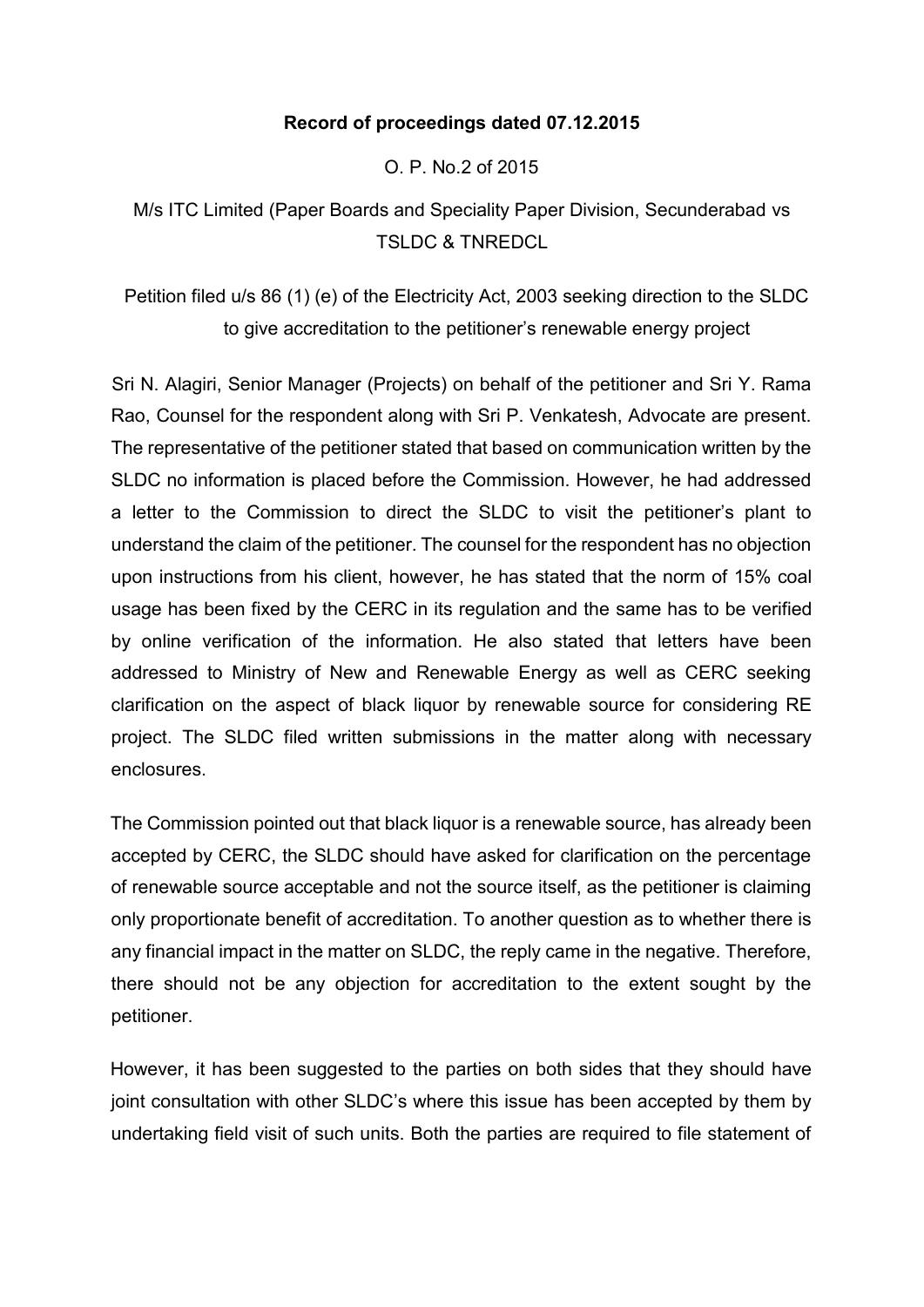consultation and upon receipt of such statement the next date of hearing will be scheduled after considering the same.

Sd/- Sd/- Member Chairman

## O. P. No. 5 of 2015 And I. A. No. 27 of 2015

M/s Knowledge Infrastructure Systems Pvt. Ltd., New Delhi & M/s Shalivahana (MSW) Green Energy Ltd. vs TSSPDCL, Chief General Manager, (Comml & RAC) & **TSPCC** 

Petition filed u/s 86 (1) (f) of the Electricity Act, 2003 claiming certain amounts due Eon account of supply of electricity under short term purchase for the months January, February and March, 2013

Filed an I.A. seeking to amend the title in the petition.

There is no representation on behalf of the petitioner. Sri Y. Rama Rao, Counsel for the respondent along with Sri P. Venkatesh, Advocate is present. In view of the absence of the petitioner or its counsel, adjourned.

However, the Commission sought to know from the representatives of SLDC as to what was the capacity allowed in the respect of the supply made by the generator and what is the formula adopted for calculating energy that is pumped in to the grid. It also directed the SLDC to place before the Commission the details of sale made to IEX and what is quantity availed by the DISCOMS more particularly the TSDISCOMS and whether there was intimation about day ahead scheduling of generation by the generator and supply thereof to the identified parties .

Call on 23.12.2015 At 11.00 AM Sd/- Sd/- Member Chairman

> O. P. No. 6 of 2015 And I. A. No. 28 of 2015

M/s Rithwik Power Projects Limited vs TSNPDCL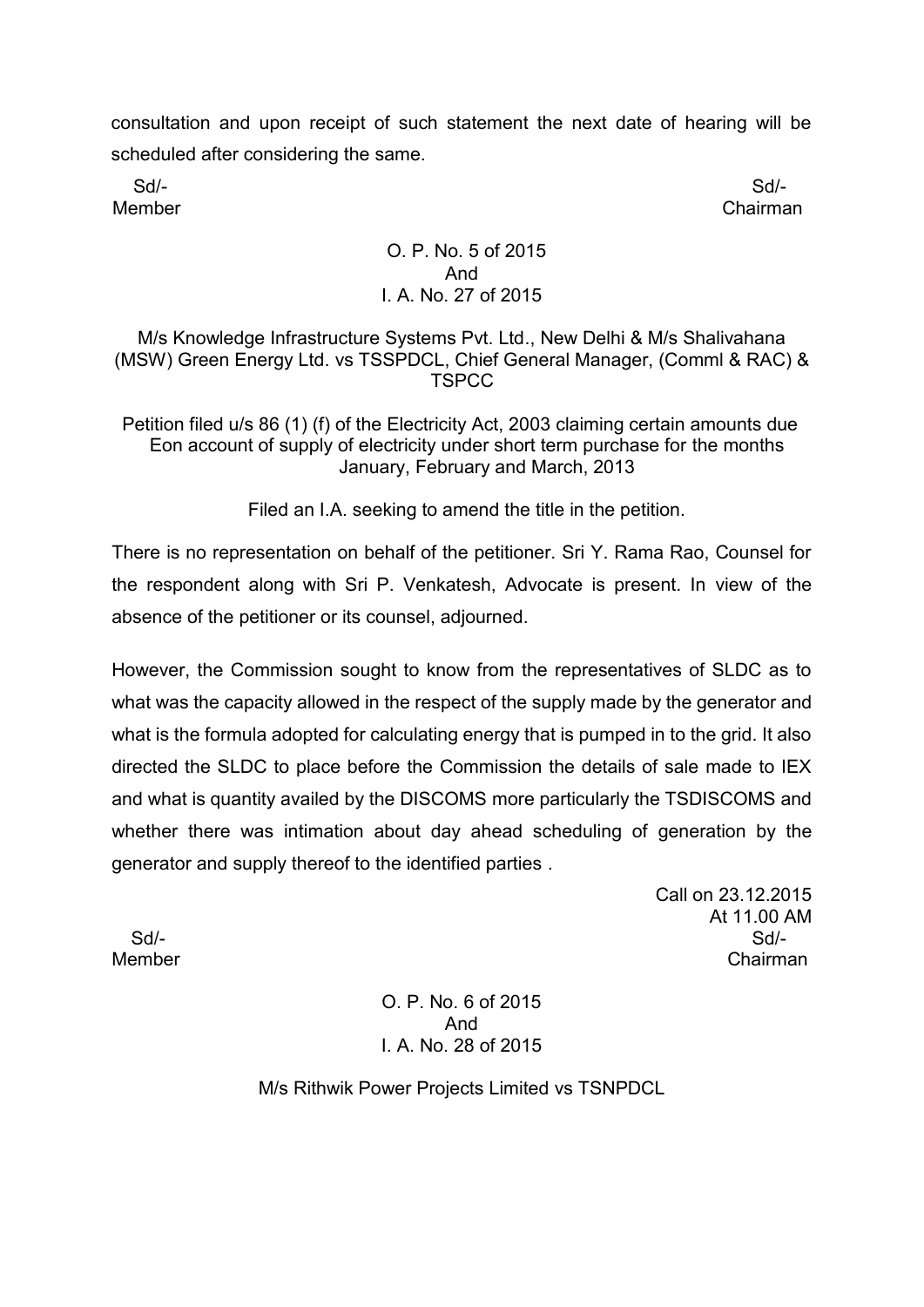Petition filed seeking directions to the Licensee for payment of tariff for the additional capacity of 1.5 MW at the rate being paid to existing 6 MW power plant.

Filed an I.A seeking to amend the title in the petition.

There is no representation on behalf of the petitioner. Sri Y. Rama Rao, Counsel for the respondent along with Sri P. Venkatesh, Advocate is present. In view of the absence of the petitioner or its counsel, adjourned.

Call on 23.12.2015 At 11.00 AM Sd/- Sd/- Member Chairman

### O. P. No. 7 of 2015 And I. A. No. 29 of 2015

M/s. Shalivahana (MSW) Green Energy Limited vs TSLDC

Petition filed questioning the refusal of grant of accreditation for the 12 MW (MSW) project under RPPO Regulation.

Filed an I.A. seeking to amend the title in the petition.

There is no representation on behalf of the petitioner. Sri Y. Rama Rao, Counsel for the respondent along with Sri P. Venkatesh, Advocate is present. In view of the absence of the petitioner or its counsel, adjourned.

Call on 23.12.2015 At 11.00 AM Sd/- Sd/- Member Chairman

R. P.(SR) No. 42 of 2015 And I. A. (SR) No. 51 and 52 of 2015

M/s Suguna Metals Limited vs TSNPDCL & TSSPDCL

Petition filed seeking review of the tariff order dated 27.03.2015 in OP Nos. 76 and 77 of 2015 in respect of voltage surcharge (SR. No. 42 of 2015)

Sri G. Pavan Kumar, Advocate representing Sri N. Vinesh Raj, Counsel for the petitioner and Sri Y. Rama Rao, Counsel for the respondent along with Sri P. Venkatesh, Advocate are present. The advocate sought adjournment of the hearing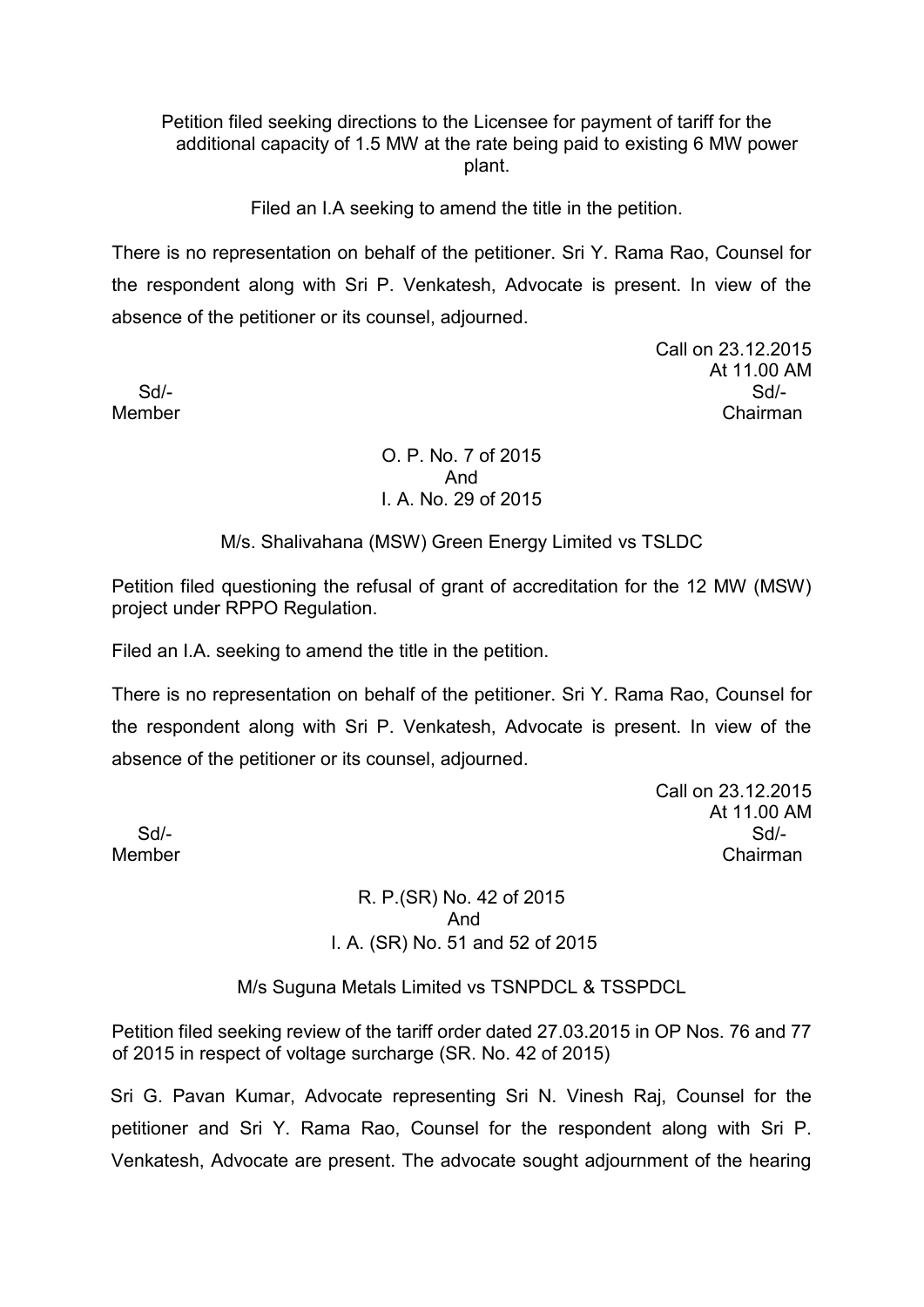as the counsel for the petitioner is enable to attend hearing. The counsel for the respondent has no objection.

The Commission felt that there are no issues for review in the matter and granted adjournment on the condition that if there is no submission of argument on the next date of hearing, no further adjournment will be granted and the matter will be dismissed.

Call on 23.12.2015 At 11.00 AM Sd/- Sd/- Member Chairman

# O. P. No. 49 of 2015 And I. A. No. 18 of 2015

### M/s Corporate Power Limited vs TSSPDCL & TSNPDCL

Petition filed seeking resolution of disputes between it and the licensees in the erstwhile state of Andhra Pradesh by referring the matter of arbitration in respect of power purchase agreement dated 31.07.2012.

There is no representation on behalf of the petitioner. Sri Y. Rama Rao, Counsel for the respondent along with Sri P. Venkatesh, Advocate is present. In view of the absence of the petitioner or its counsel, adjourned.

Call on 23.12.2015 At 11.00 AM Sd/- Sd/- Member Chairman

O. P. No. 59 of 2015 And I. A. No. 20 of 2015

### M/s. KSK Mahanadi Power Company Limited vs TSSPDCL & TSNPDCL

Petition filed u/s 86(1) (f) of the Electricity Act, 2003 seeking resolution of disputes between it and the under the power purchase agreement dated 31.07.2012.

Sri Gurukumar Hebbar, Representative of the petitioner and Sri Y. Rama Rao, Counsel for the respondent along with Sri P. Venkatesh, Advocate are present. The representative of the petitioner stated that the bills relating to individual Discoms have been placed on record by its filing on 16.09.2015 as per the directions of the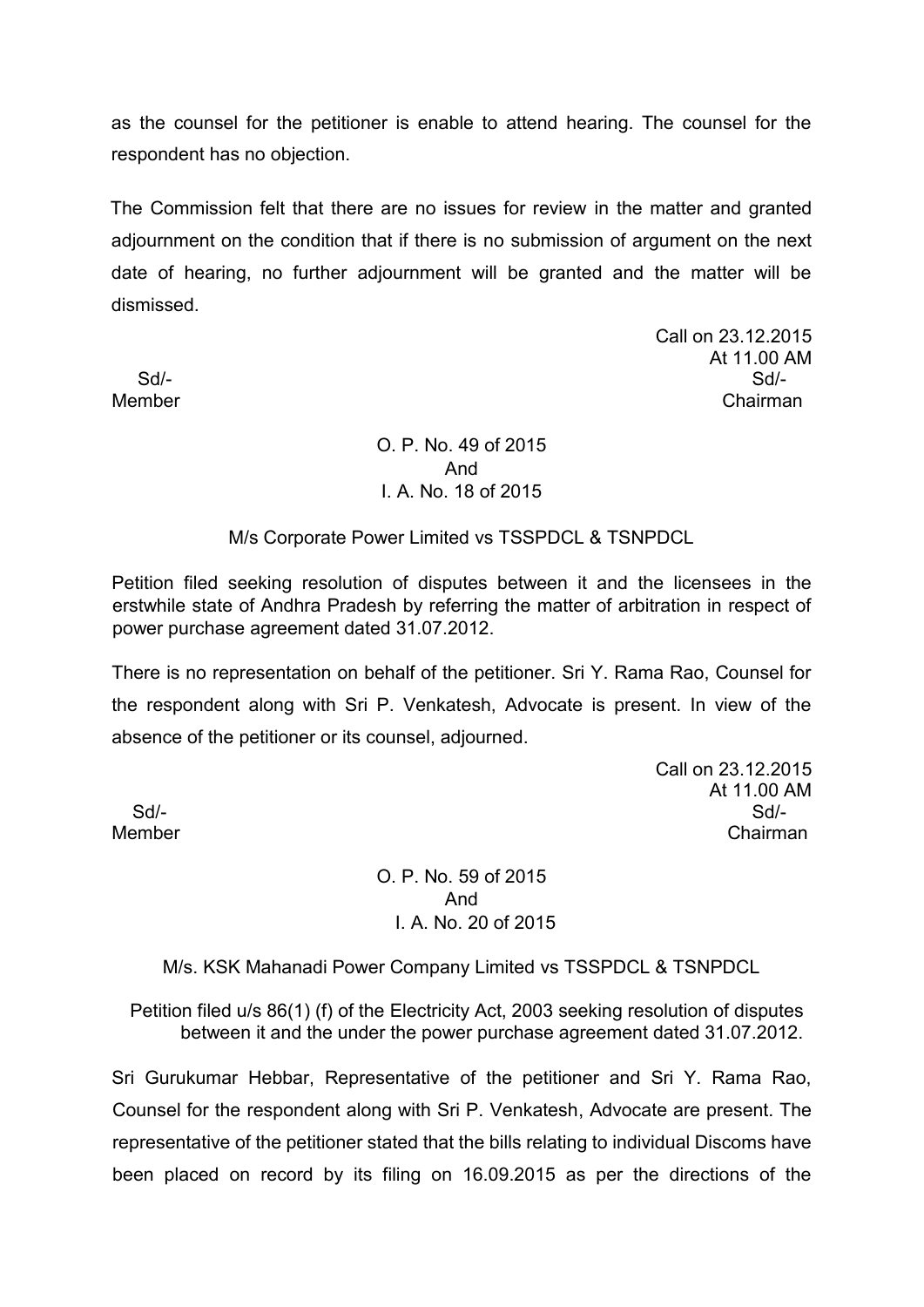Commission while hearing on 11.08.2015. He also showed specific bills raised prior to the bifurcation of the erstwhile state of Andhra Pradesh which were raised on individual Discoms. The counsel for the respondents sought time to verify the position and appraise the Commission on the next date of hearing. However, he has stated that the matter attracts the issue of jurisdiction of the Commission which is yet to be decided by the Commission.

The Commission observed that the petitioner started supplying power from August'2013 onwards and has been raising the bills, but no payments were received by it. As the agreement is likely to be expire in a few months time, it is desirable that the issue of payment of bills is required to be settled immediately without fail, as according to the petitioner it has not received any payment though power supply is being done for long time.

The Commission directed petitioner to place before the Commission all the bills raised and payments made since August'2013 onwards till date and make available a copy of the same to the respondents also forthwith. The respondent counsel will verify the contention and place on record the correct position including payment / non-payment of any amounts due to the petitioner. Adjourned.

Call on 23.12.2015 At 11.00 AM Sd/- Sd/- Member Chairman

### O. P. No. 60 of 2015

DISCOMS & APPCC vs M/s KSK Mahanadi Power Company Ltd., & 4 others

Petition u/s 86(1) (f) of the Electricity Act, 2003 for directions on illegal claim of Rs. 66.31 crores towards the transmission charges for the period  $16<sup>th</sup>$  June, 2013 to 13<sup>th</sup> August, 2013 and capacity charges for the period  $16<sup>th</sup>$  June, 2013 to 26<sup>th</sup> July, 2013 by illegal invoking letter of credit by M/s KSK Mahanadi Power Company Ltd., for the period without supplying power to the petitioners.

Sri Y. Rama Rao, Counsel for the petitioner along with Sri P. Venkatesh, Advocate and Sri Gurukumar Hebbar, Representative of the respondent and are present. The representative of the respondent stated that the bills relating to individual Discoms have been placed on record by its filing on 16.09.2015 as per the directions of the Commission while hearing on 11.08.2015. He also showed specific bills raised prior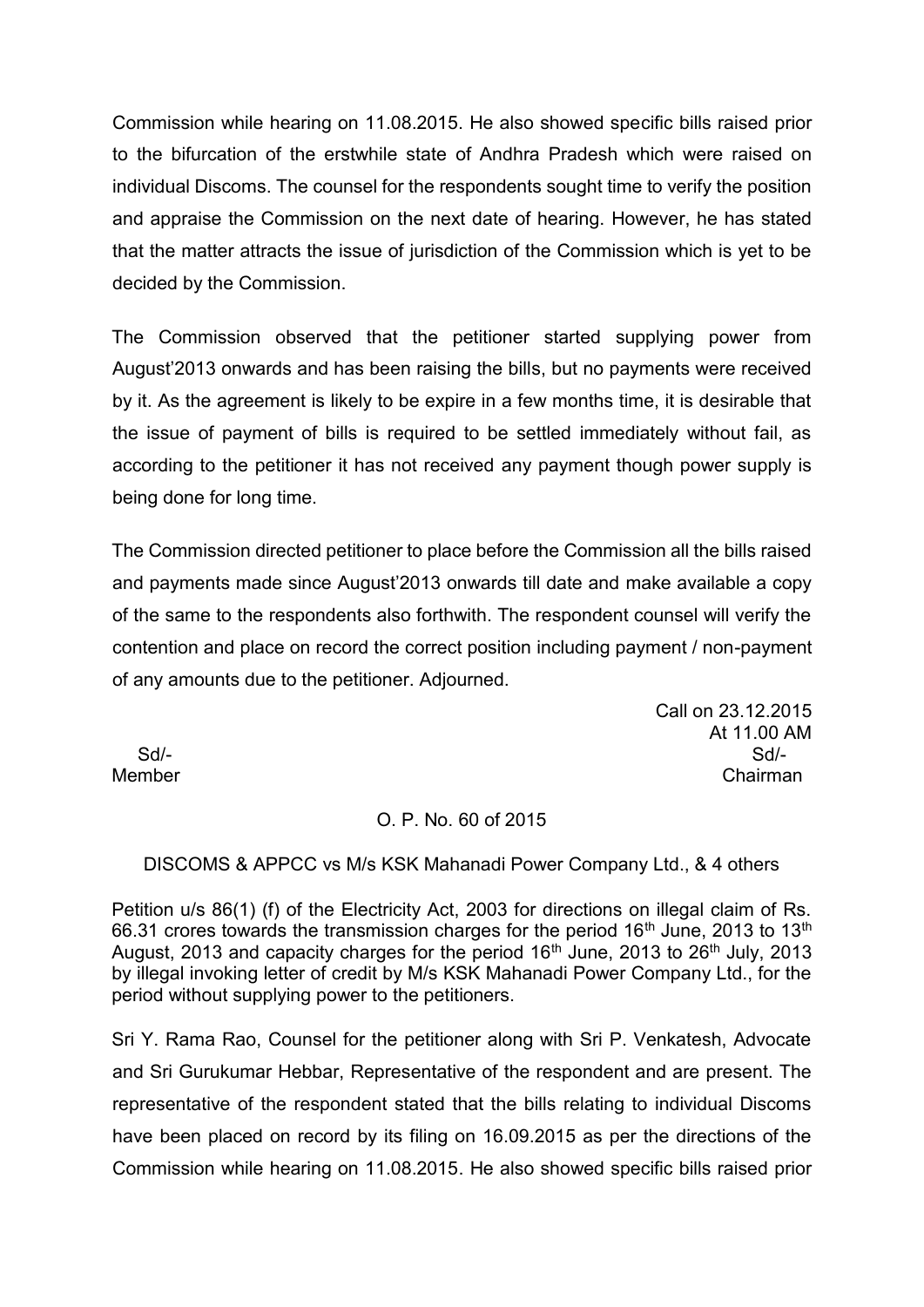to the bifurcation of the erstwhile state of Andhra Pradesh which were raised on individual Discoms. The counsel for the petitioner sought time to verify the position and appraise the Commission on the next date of hearing. However, he has stated that the matter attracts the issue of jurisdiction of the Commission which is yet to be decided by the Commission.

The Commission observed that the respondent started supplying power from August' 2013 onwards and has been raising the bills, but no payments were received by it. As the agreement is likely to be expire in a few months time, it is desirable that the issue of payment of bills is required to be settled immediately without fail, as according to the respondent it has not received any payment though power supply is being done for long time.

The Commission directed respondent to place before the Commission all the bills raised and payments made since August'2013 onwards till date and make available a copy of the same to the petitioner also forthwith. The petitioner counsel will verify the contention and place on record the correct position including payment / non-payment of any amounts due to the respondent. Adjourned.

Call on 23.12.2015 At 11.00 AM Sd/- Sd/- Member Chairman

O. P. No. 68 of 2015 And I.A. No. 19 of 2015

M/s. KSK Mahanadi Power Company Ltd., Vs TSSPDCL & TSNPDCL

Petition filed u/s 86(1) (f) of the Electricity Act, 2003, seeking resolution of disputes between it and the under the power purchase agreement dated 31.07.2012.

Sri Gurukumar Hebbar, Representative of the petitioner and Sri Y. Rama Rao, Counsel for the respondent along with Sri P. Venkatesh, Advocate are present. The representative of the petitioner stated that the bills relating to individual Discoms have been placed on record by its filing on 16.09.2015 as per the directions of the Commission while hearing on 11.08.2015. He also showed specific bills raised prior to the bifurcation of the erstwhile state of Andhra Pradesh which were raised on individual Discoms. The counsel for the respondents sought time to verify the position